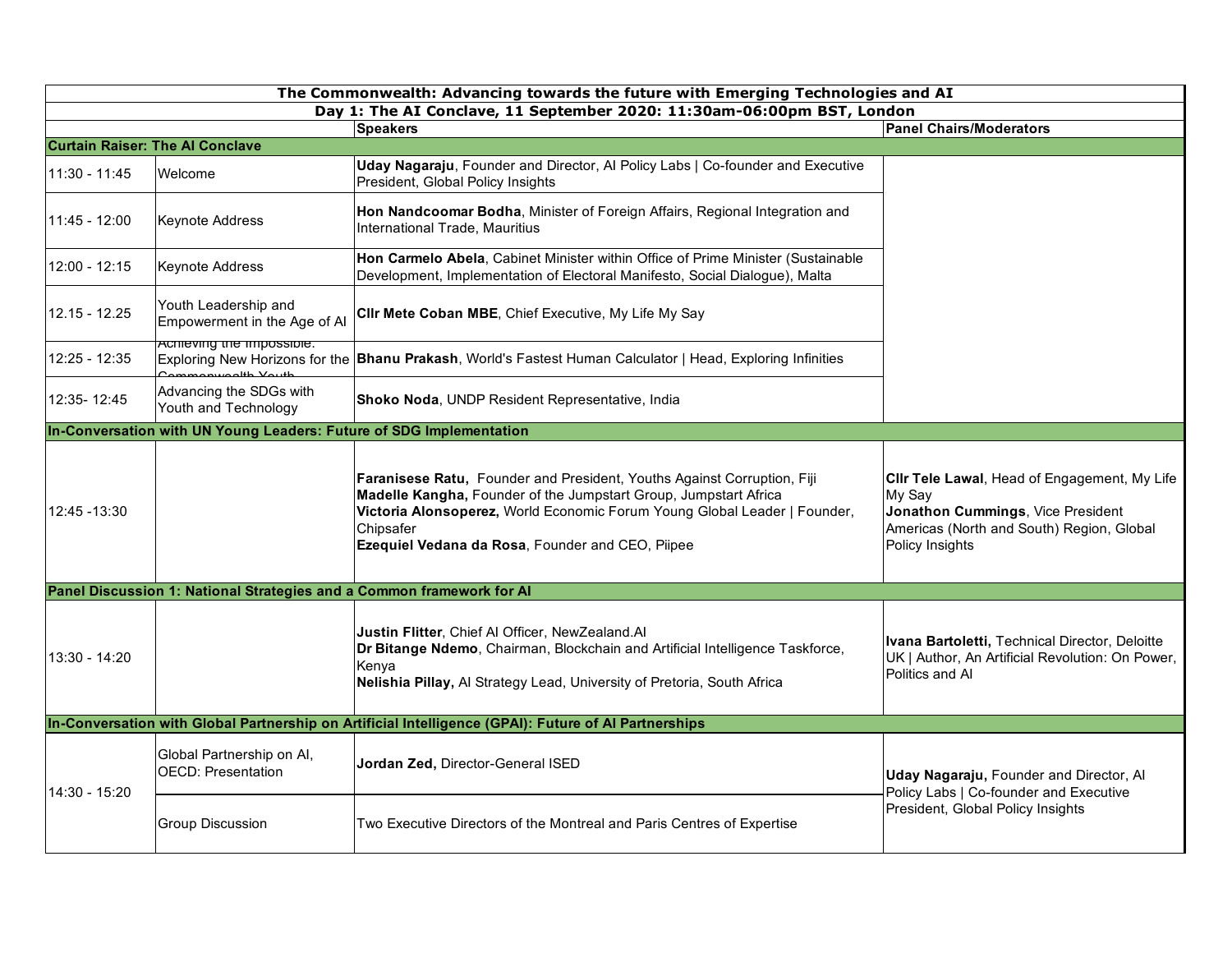|                                                                                                                            |                                                | Panel Discussion 2: Emerging with Technology: The Commonwealth in the Al Revolution                                                                                                                                                                                                                                                                                                                                                                                                                                                                 |                                                                                                                                               |  |  |  |
|----------------------------------------------------------------------------------------------------------------------------|------------------------------------------------|-----------------------------------------------------------------------------------------------------------------------------------------------------------------------------------------------------------------------------------------------------------------------------------------------------------------------------------------------------------------------------------------------------------------------------------------------------------------------------------------------------------------------------------------------------|-----------------------------------------------------------------------------------------------------------------------------------------------|--|--|--|
| 15:20 - 16:25                                                                                                              |                                                | Ria Persad, President, European Chamber of Digital Commerce   Founder and<br>CEO, StatWeather   Fellow, Cambridge Commonwealth Society<br>Monique Morrow, Senior Distinguished Architect Emerging Technologies,<br>Syniverse   TEDx speaker<br>Dr Dalith Steiger, Co-Founder & Managing Partner, SwissCognitive - The Global Al<br>Hub                                                                                                                                                                                                              | Mark Minevich, Digital Cognitive Strategist  <br>Artificial Intelligence Expert   Venture Capitalist  <br>Innovation CTO   Author   Columnist |  |  |  |
| <b>Ministerial Session</b>                                                                                                 |                                                |                                                                                                                                                                                                                                                                                                                                                                                                                                                                                                                                                     |                                                                                                                                               |  |  |  |
| 16:25-17:15                                                                                                                |                                                | <b>Awaiting Confirmation</b>                                                                                                                                                                                                                                                                                                                                                                                                                                                                                                                        |                                                                                                                                               |  |  |  |
|                                                                                                                            |                                                | Panel Discussion 3: Role of AI in Innovation and Transformation Across Sectors                                                                                                                                                                                                                                                                                                                                                                                                                                                                      |                                                                                                                                               |  |  |  |
| 17:15-18:00                                                                                                                |                                                | <b>Darren Jones, MP, UK, House of Commons   Chair, House of Commons Business</b><br>Energy and Industrial Strategy Committee   Chair, Institute of Artificial Intelligence<br>Dr Avik Sarkar, Faculty, Indian School of Business   Former Head, Data Analytics<br>Cell, NITI Aayog, India<br>Bhanu Ghantasala, Founder and CEO, Green Hats Innovation Labs, UK   TEDMED<br>Research Scholar   LBS Sloan Fellow   Advisor to Al Startups Across Sectors<br>Fuatai Purcell, Acting Secretary-General, Commonwealth Telecommunications<br>Organisation | Arunima Sen, Outreach Officer, UNDP<br>Swati Agarwal, Programme and Research<br>Manager, Global Policy Insights                               |  |  |  |
| <b>Closing Session</b>                                                                                                     |                                                |                                                                                                                                                                                                                                                                                                                                                                                                                                                                                                                                                     |                                                                                                                                               |  |  |  |
| 18:00                                                                                                                      | Opportunities for Youth in the<br>Emerging Era | Kartik Sawhney, Co-founder, I-Stem   Queen's Young Leaders Award 2016   UN<br>Young Leader                                                                                                                                                                                                                                                                                                                                                                                                                                                          |                                                                                                                                               |  |  |  |
| 18:10                                                                                                                      | <b>Closing Remarks</b>                         | Uday Nagaraju, Founder and Director, Al Policy Labs   Co-founder and Executive<br>President, Global Policy Insights<br>Neha Dewan, Consultant, UNESCO Cluster Office for South Asia   Non-Resident<br>Fellow and Project Lead, The Commonwealth Project, Global Policy Insights  <br>Conference Academic Coordinator                                                                                                                                                                                                                                |                                                                                                                                               |  |  |  |
|                                                                                                                            |                                                |                                                                                                                                                                                                                                                                                                                                                                                                                                                                                                                                                     |                                                                                                                                               |  |  |  |
|                                                                                                                            |                                                | The Commonwealth: Advancing towards the future with Emerging Technologies and AI                                                                                                                                                                                                                                                                                                                                                                                                                                                                    |                                                                                                                                               |  |  |  |
| Day 2: Leaders Summit, 12 September 2020: 08:30am-06:00pm BST, London<br><b>Speakers</b><br><b>Panel Chairs/Moderators</b> |                                                |                                                                                                                                                                                                                                                                                                                                                                                                                                                                                                                                                     |                                                                                                                                               |  |  |  |
| <b>Inaugural Ceremony</b>                                                                                                  |                                                |                                                                                                                                                                                                                                                                                                                                                                                                                                                                                                                                                     |                                                                                                                                               |  |  |  |
| $08:30 - 08:35$                                                                                                            | <b>Welcome Address</b>                         | Uday Nagaraju, Founder and Director, Al Policy Labs   Co-founder and Executive<br>President, Global Policy Insights                                                                                                                                                                                                                                                                                                                                                                                                                                 |                                                                                                                                               |  |  |  |
| $08:35 - 08:55$                                                                                                            | Inaugural Keynote Address                      | Rt Hon Patricia Scotland QC, Secretary-General of the Commonwealth                                                                                                                                                                                                                                                                                                                                                                                                                                                                                  |                                                                                                                                               |  |  |  |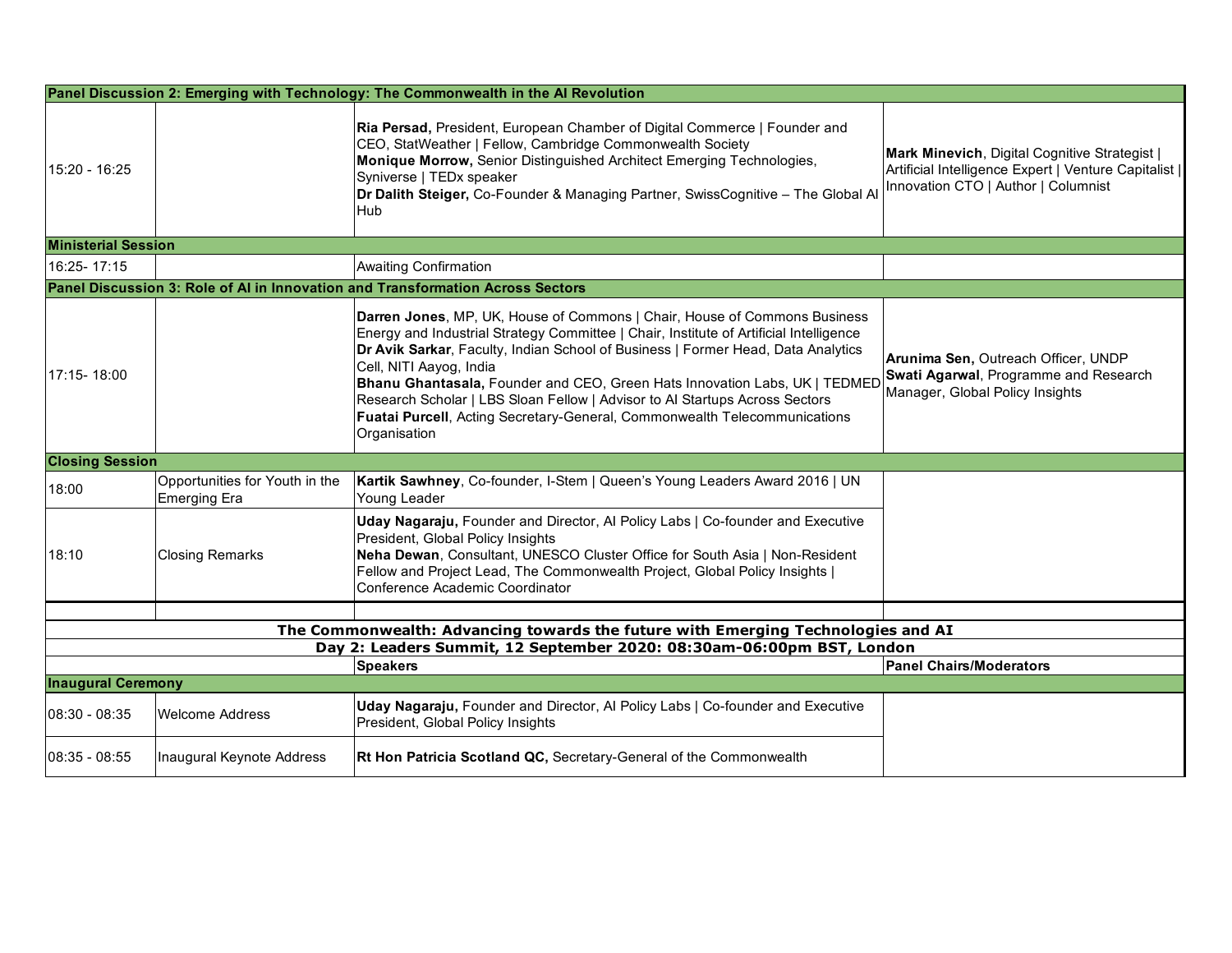| l08:55 - 09:40                                                         | In-Conversation with the<br>Youth:<br><b>Tackling Modern Challenges</b><br>with the Power of the Youth | Interaction with Rt Hon Patricia Scotland QC                                                                                                                                                                                                                                                                                                                                                                               | Kakembo Galabuzi Brian, Founder and<br>Executive Director, WEYE Clean Energy<br>Company<br>Stephen Anurag P, Founder, Yes We Can,<br>Youth Organization for SDGs, India                                                                                                         |  |
|------------------------------------------------------------------------|--------------------------------------------------------------------------------------------------------|----------------------------------------------------------------------------------------------------------------------------------------------------------------------------------------------------------------------------------------------------------------------------------------------------------------------------------------------------------------------------------------------------------------------------|---------------------------------------------------------------------------------------------------------------------------------------------------------------------------------------------------------------------------------------------------------------------------------|--|
| <b>Keynote Address</b>                                                 |                                                                                                        |                                                                                                                                                                                                                                                                                                                                                                                                                            |                                                                                                                                                                                                                                                                                 |  |
| $09:40 - 10:00$                                                        |                                                                                                        | Rt Hon Sir John Key, Former Prime Minister, New Zealand                                                                                                                                                                                                                                                                                                                                                                    | Uday Nagaraju, Founder and Director, Al<br>Policy Labs   Co-founder and Executive<br>President, Global Policy Insights                                                                                                                                                          |  |
| 10:00-10:20                                                            |                                                                                                        | Hon Mohamed Maleeh Jamal, Minister of Communication, Science and<br>Technology, Maldives                                                                                                                                                                                                                                                                                                                                   |                                                                                                                                                                                                                                                                                 |  |
| 10:20-10:40                                                            |                                                                                                        | <b>Awaiting Confirmation</b>                                                                                                                                                                                                                                                                                                                                                                                               |                                                                                                                                                                                                                                                                                 |  |
| 10:40-11:00                                                            |                                                                                                        | Hon Mutalib Yusof, Minister of Transport and Infocommunications, Brunei (TBC)                                                                                                                                                                                                                                                                                                                                              |                                                                                                                                                                                                                                                                                 |  |
| 11:00-11:15                                                            |                                                                                                        | Hon Kyriacos Kokkinos, Deputy Minister to the President, Research, Innovation<br>and Digital Policy, Cyprus                                                                                                                                                                                                                                                                                                                |                                                                                                                                                                                                                                                                                 |  |
|                                                                        | Panel Discussion 1: International Cooperation on Al Strategies                                         |                                                                                                                                                                                                                                                                                                                                                                                                                            |                                                                                                                                                                                                                                                                                 |  |
| $11:15 - 12:05$                                                        |                                                                                                        | Edward Teather, Head of Strategy and International, Office for AI, UK<br>Uday Nagaraju, Founder and Director, Al Policy Labs   Co-founder and Executive<br>President, Global Policy Insights<br>Dr Avik Sarkar, Faculty, Indian School of Business   Former Head, Data Analytics<br>Cell, NITI Aayog, India<br>Mohamed Shareef, Permanent Secretary at the Ministry of Communications,<br>Science and Technology, Maldives | Neha Dewan, Consultant, UNESCO Cluster<br>Office for South Asia   Non-Resident Fellow and<br>Project Lead, The Commonwealth Project,<br>Global Policy Insights   Conference Academic<br>Coordinator<br>Swati Agarwal, Programme and Research<br>Manager, Global Policy Insights |  |
| <b>The Commonwealth Forum</b>                                          |                                                                                                        |                                                                                                                                                                                                                                                                                                                                                                                                                            |                                                                                                                                                                                                                                                                                 |  |
| 12:05 - 12:55                                                          |                                                                                                        | Dr Anne T. Gallagher AO, Director-General, Commonwealth Foundation<br>Adirupa Sengupta, Group Chief Executive, Common Purpose Charitable Trust<br>David Gomez, Director, Ramphal Institute                                                                                                                                                                                                                                 | Neha Dewan, Consultant, UNESCO Cluster<br>Office for South Asia   Non-Resident Fellow and<br>Project Lead, The Commonwealth Project,<br>Global Policy Insights   Conference Academic<br>Coordinator                                                                             |  |
|                                                                        | Panel Discussion 2: Technology Leadership for Sustainable Development                                  |                                                                                                                                                                                                                                                                                                                                                                                                                            |                                                                                                                                                                                                                                                                                 |  |
| $13:00 - 13:50$                                                        |                                                                                                        | Dr Victoria Chisala, Acting Director, Strategy and Operational Policies Department,<br>African Development Bank<br>Samantha Cohen CVO, Chief Executive, Commonwealth Enterprise and Investment Nero Ughwujabo, Former Special Advisor to<br>Council<br>Siamak Loni, Program Director, UN Sustainable Development Solutions Network<br>Joseph Cox, Assistant Secretary-General, CARICOM                                     | UK Prime Minister Theresa May                                                                                                                                                                                                                                                   |  |
| Panel Discussion 3: Innovation in Education with Emerging Technologies |                                                                                                        |                                                                                                                                                                                                                                                                                                                                                                                                                            |                                                                                                                                                                                                                                                                                 |  |